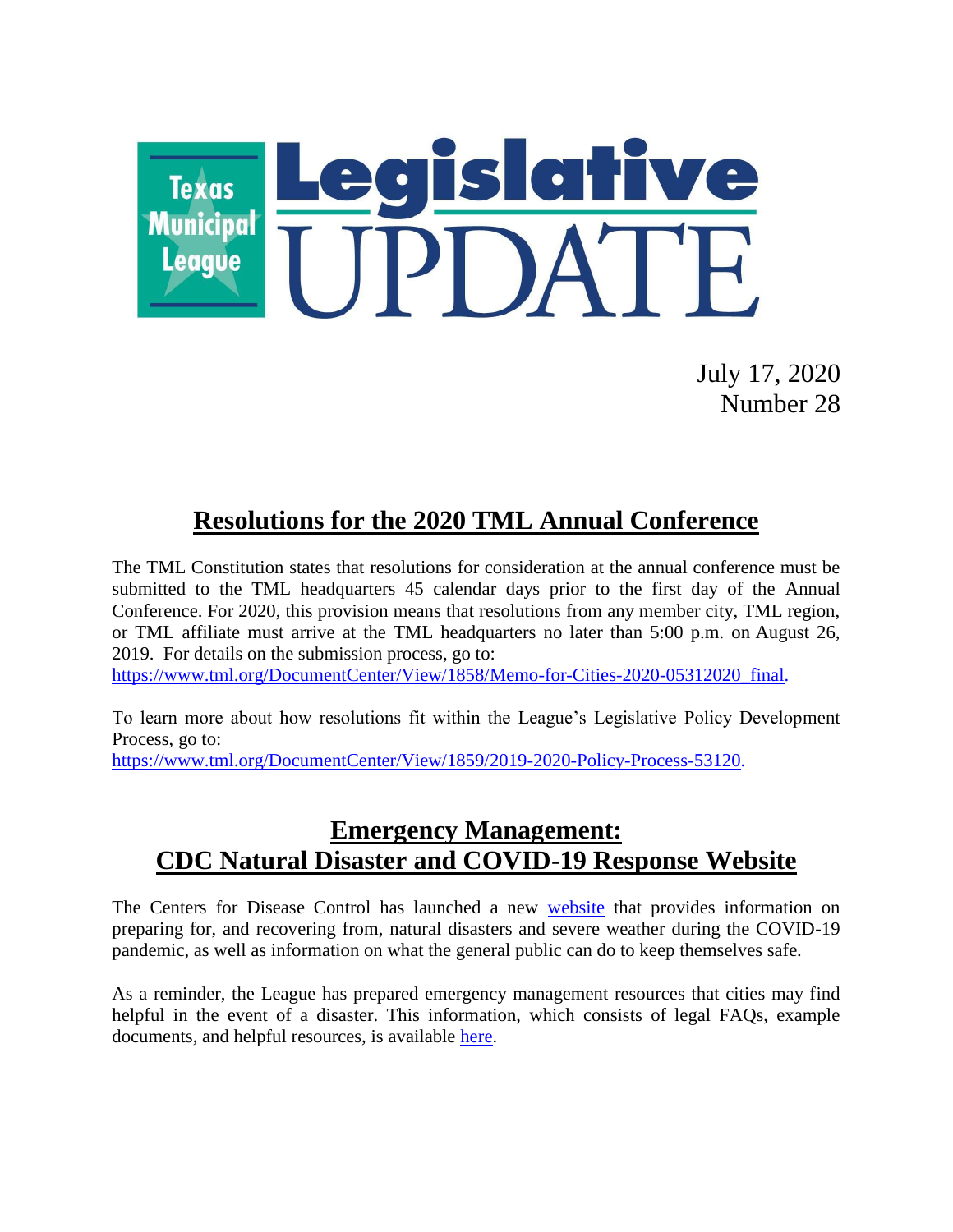# **Attorney General Proposes Rules for Reporting Human Trafficking Cases**

The Office of the Attorney General proposed rules to implement [House Bill 3800.](https://capitol.texas.gov/BillLookup/History.aspx?LegSess=86R&Bill=HB3800) Beginning August 1, 2020, the proposed rules require a city police department located in a county with a population of more than 500,000 to "submit reports concerning human trafficking cases using the reporting system designated by the Office of the Attorney General on its website." Under the rules, the same requirement applies to city police departments located in a county with a population of 500,000 or less beginning August 1, 2021.

The proposed rules are available [here.](https://www.sos.state.tx.us/texreg/archive/July102020/Proposed%20Rules/1.ADMINISTRATION.html#16) Written comments on the proposed rules should be submitted before August 9 to Angela Goodwin, Associate Deputy for Criminal Justice, Office of the Attorney General, at [Angela.Goodwin@oag.texas.gov.](mailto:Angela.Goodwin@oag.texas.gov)

#### **National Civic League: Help Modernize the Model City Charter**

The National Civic League asked TML to share the following with member cities:

Recent events have challenged local governments, with debates over public health, racial equity, and policing raising important issues, including questions about the distribution of power and decision-making responsibility.

The National Civic League is looking for volunteers to assist in efforts to review, revise, and update the [Model City Charter](https://www.nationalcivicleague.org/resources/model-city-charter-8th-edition/) to ensure that the document best reflects the realities facing local governments in the 21st Century.

To serve on one of our charter review committees, contact Mike McGrath at the National Civic League at 303-571-4343 or [mikem@ncl.org.](mailto:mikem@ncl.org)

And please [take this brief survey](https://www.surveymonkey.com/r/YGZ7FB7) to help us prioritize which sections of the Model City Charter are most in need of updating or revising.

### **Coronavirus (COVID-19) Updates**

The Texas Municipal League is open for business. The building is closed to all but essential personnel and most staff is working remotely, but the League remains open for business and is fully ready to serve. Cities are encouraged to call or email for legal assistance, help with ordinances, or for general advice or assistance. Let us know how we can assist you and your city.